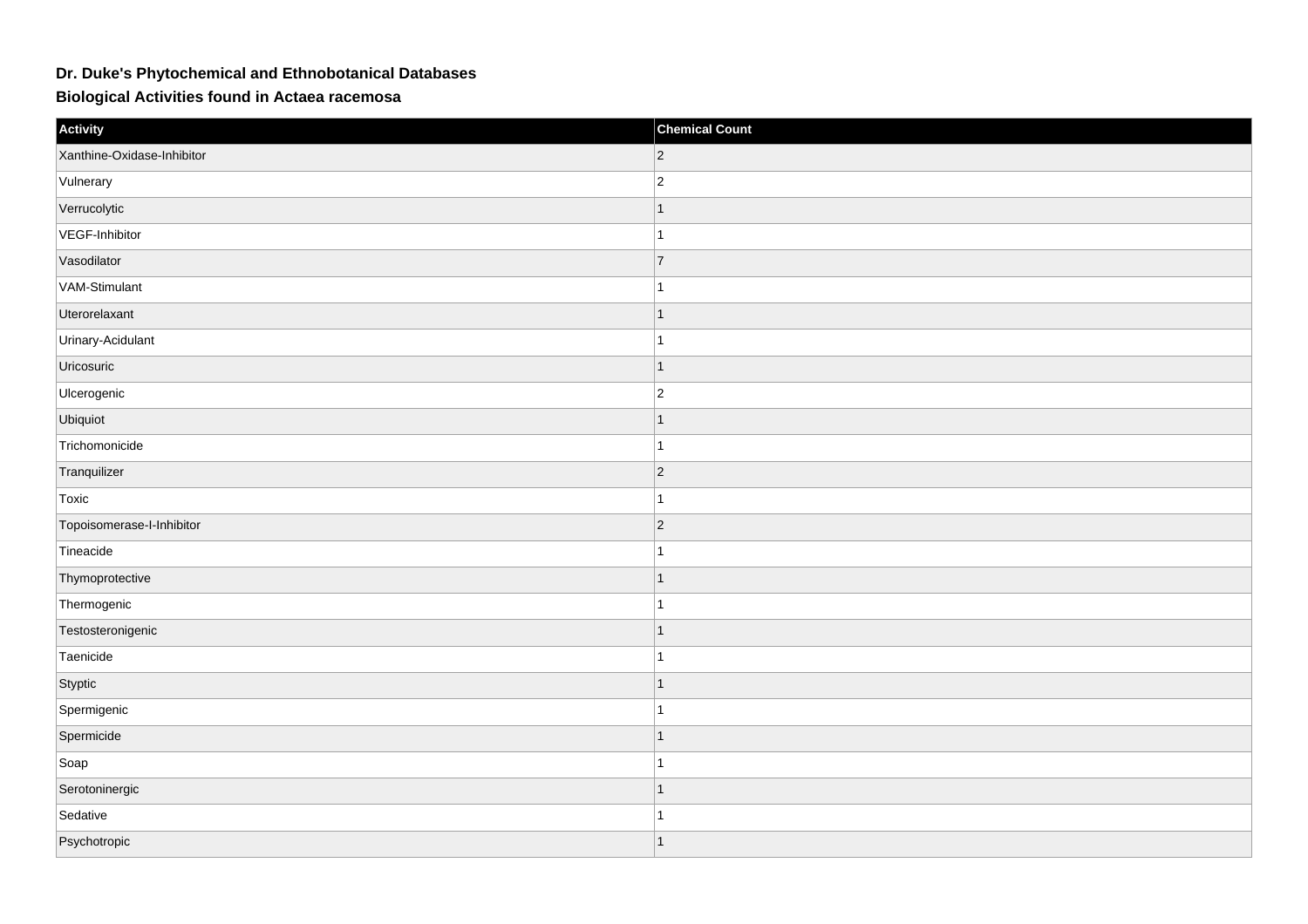| Activity                          | <b>Chemical Count</b> |
|-----------------------------------|-----------------------|
| Protisticide                      | 1                     |
| Protein-Kinase-C-Inhibitor        | $\overline{1}$        |
| Prostaglandin-Sparer              | 1                     |
| Propecic                          | $ 2\rangle$           |
| Prooxidant                        | $ 2\rangle$           |
| Preservative                      | $\mathbf 1$           |
| Poultice                          | $\overline{1}$        |
| Polyamine-Synthesis-Inhibitor     | $\overline{1}$        |
| Phagocytotic                      | $\overline{1}$        |
| Pesticide                         | 15                    |
| Perfumery                         | $ 2\rangle$           |
| Percutaneostimulant               |                       |
| Osteolytic                        |                       |
| Osteogenic                        | $\mathbf{1}$          |
| Ornithine-Decarboxylase-Inhibitor | $ 2\rangle$           |
| NO-Inhibitor                      | $\mathbf{1}$          |
| NF-kB-Inhibitor                   | $\overline{2}$        |
| Neurotransmitter                  | $\overline{1}$        |
| Neuroprotective                   | $\overline{1}$        |
| Nephrotoxic                       | $\mathbf{1}$          |
| Nematistat                        |                       |
| Nematicide                        | $\mathbf{1}$          |
| Myorelaxant                       | 3                     |
| Mucolytic                         | $\vert$ 2             |
| Mucogenic                         | $ 2\rangle$           |
| Memorigenic                       | $\mathbf 1$           |
| MAO-Inhibitor                     | $\mathbf{1}$          |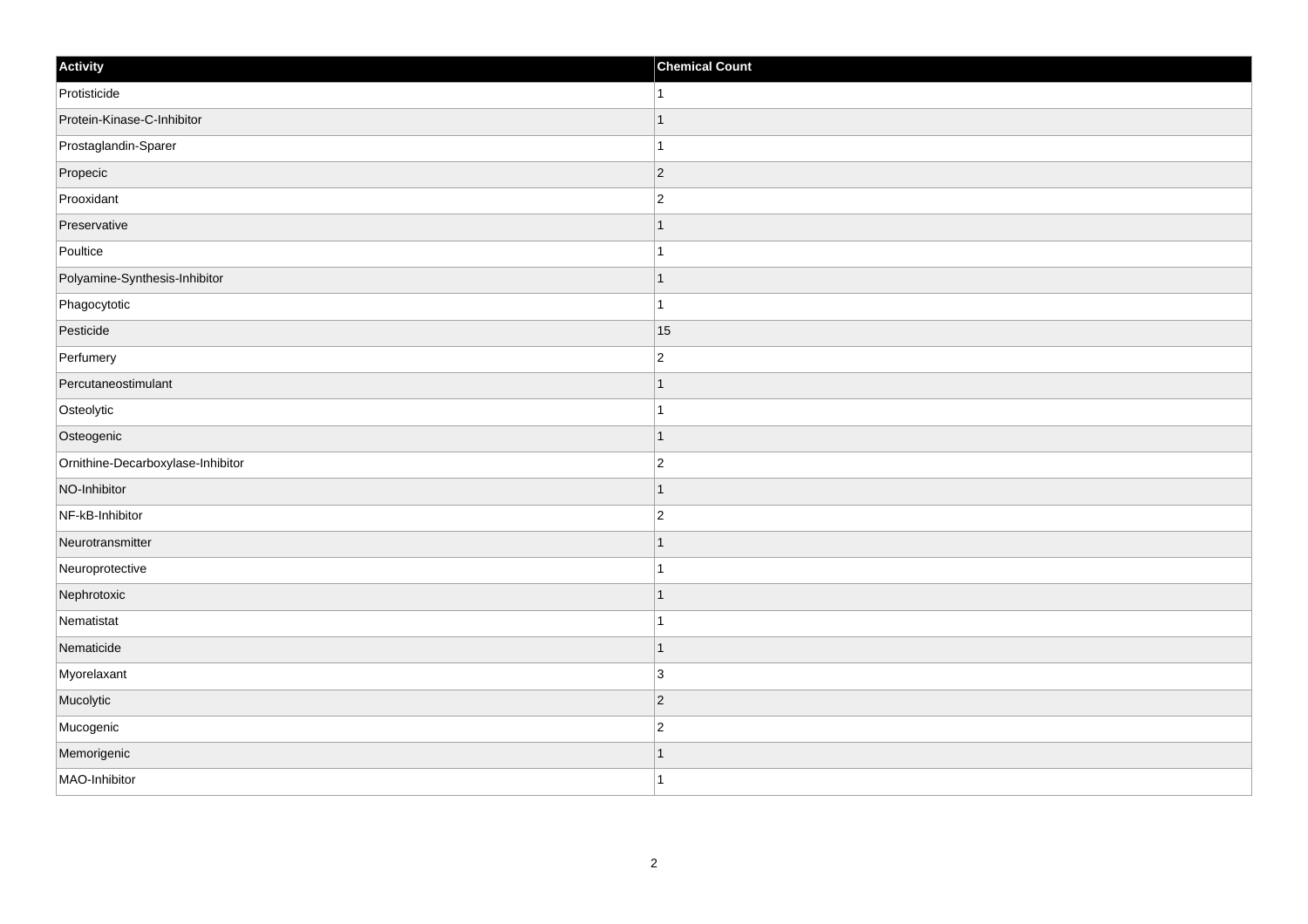| Activity               | <b>Chemical Count</b>    |
|------------------------|--------------------------|
| Lubricant              | $\vert$ 1                |
| Litholytic             |                          |
| Lithogenic             |                          |
| Lipoxygenase-Inhibitor |                          |
| Leptingenic            |                          |
| Laxative               | $\overline{3}$           |
| Keratolytic            | $\overline{\phantom{a}}$ |
| Keratitigenic          | 1                        |
| Irritant               | $\vert$ 2                |
| Interferonogenic       |                          |
| Interferon-Synergist   | $\overline{\phantom{a}}$ |
| Insulinogenic          | $\overline{3}$           |
| Insulin-Sparing        | 1                        |
| Insectifuge            | $\overline{3}$           |
| Immunosuppressant      | $\vert 3 \vert$          |
| Immunostimulant        | $\overline{7}$           |
| Immunomodulator        | $6\phantom{a}$           |
| Hypouricemic           |                          |
| Hypothermic            | 1                        |
| Hypotensive            | 8                        |
| Hypolipidemic          | $\vert$ 2                |
| Hypoglycemic           | $\overline{5}$           |
| Hypocholesterolemic    | $\overline{8}$           |
| Hypercholesterolemic   |                          |
| Herbicide-Safener      | 1                        |
| Hepatotoxic            | $\overline{c}$           |
| Hepatoprotective       | 3                        |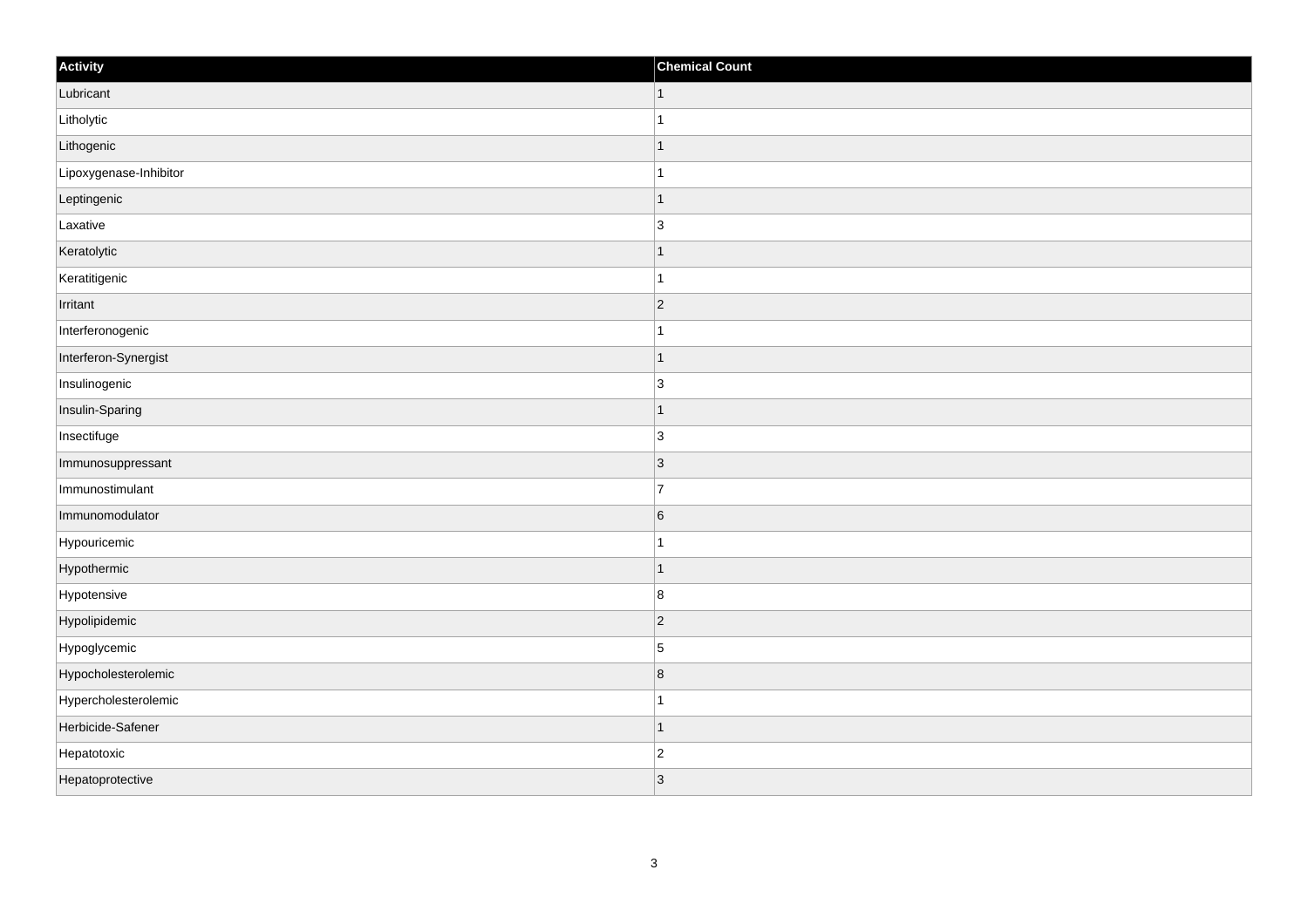| Activity                       | <b>Chemical Count</b> |
|--------------------------------|-----------------------|
| Hemostat                       | $\overline{2}$        |
| Hemolytic                      | $\overline{1}$        |
| Gram(-)icide                   | 1                     |
| Gram(+)icide                   | $\mathbf 1$           |
| Glucosyl-Transferase-Inhibitor | $\mathbf{1}$          |
| Gastroprotective               | $\mathbf 1$           |
| Fungitoxic                     | $\mathbf{1}$          |
| Fungistat                      | $\overline{1}$        |
| Fungicide                      | $\overline{4}$        |
| Floral-Inhibitor               | $\overline{1}$        |
| FLavor                         | $\overline{4}$        |
| Fistula-Preventive             | $\mathbf 1$           |
| Fibrinolytic                   | $\mathbf{1}$          |
| Expectorant                    | 1                     |
| Estrogenic                     |                       |
| Erythrocytogenic               | $\mathbf{1}$          |
| Ergogenic                      | $\mathbf 1$           |
| Energizer                      | $\vert$ 1             |
| Encephalopathic                | $\mathbf{1}$          |
| Emollient                      | $\mathbf 1$           |
| Emetic                         | $\mathbf{1}$          |
| Diuretic                       | $\vert 5 \vert$       |
| Detoxicant (Alcohol)           | 1                     |
| Detoxicant                     | $ 2\rangle$           |
| Dermatitigenic                 | $\overline{2}$        |
| Depressant                     | 1                     |
| Deodorant                      | $\overline{1}$        |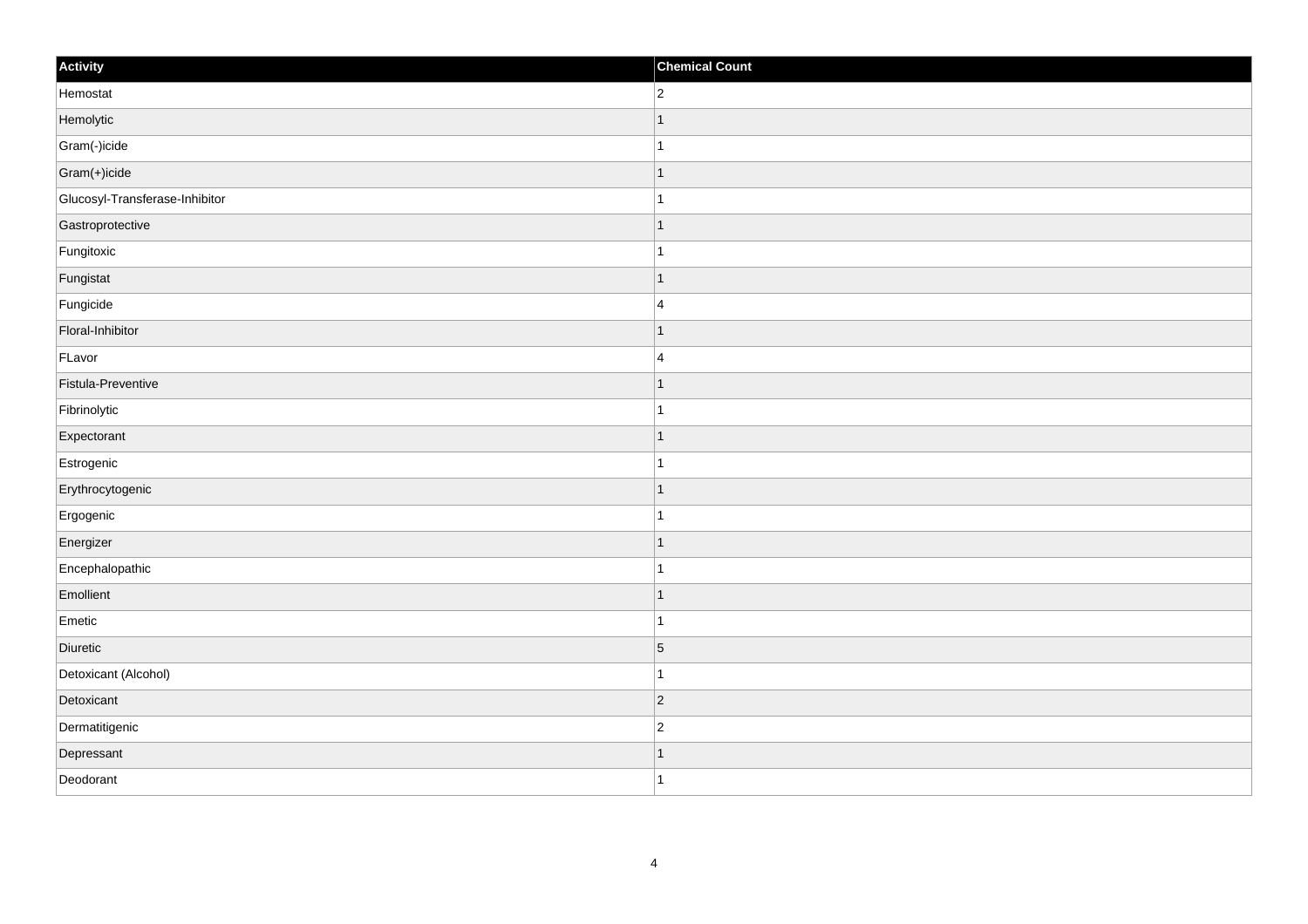| Activity                     | <b>Chemical Count</b> |
|------------------------------|-----------------------|
| Cytotoxic                    | $ 2\rangle$           |
| Cyclooxygenase-Inhibitor     | 3                     |
| COX-2-Inhibitor              | $ 2\rangle$           |
| COX-1-Inhibitor              | -1                    |
| Counterirritant              |                       |
| Corrosive                    |                       |
| Copper-Antagonist            | 1                     |
| Comedolytic                  | $\mathbf{1}$          |
| Colorant                     | $\mathbf 1$           |
| Collagenic                   | $\overline{c}$        |
| Cold-preventive              |                       |
| CNS-Depressant               |                       |
| Circulotonic                 | $\mathbf{1}$          |
| Choleretic                   | $\overline{c}$        |
| Chemopreventive              |                       |
| Chelator                     | $\mathbf{1}$          |
| Cardiotoxic                  |                       |
| Cardioprotective             | $\boldsymbol{8}$      |
| Cardiomyopathogenic          | $\mathbf 1$           |
| Carcinogenic                 | $\overline{c}$        |
| Candidicide                  | $ 2\rangle$           |
| Cancer-Preventive            | 11                    |
| Calcium-Channel-Blocker      |                       |
| Calcium-Antagonist           | $\overline{2}$        |
| Bruchifuge                   | $\mathbf 1$           |
| Bronchodilator               | 1                     |
| Beta-Glucuronidase-Inhibitor | $\vert$ 1             |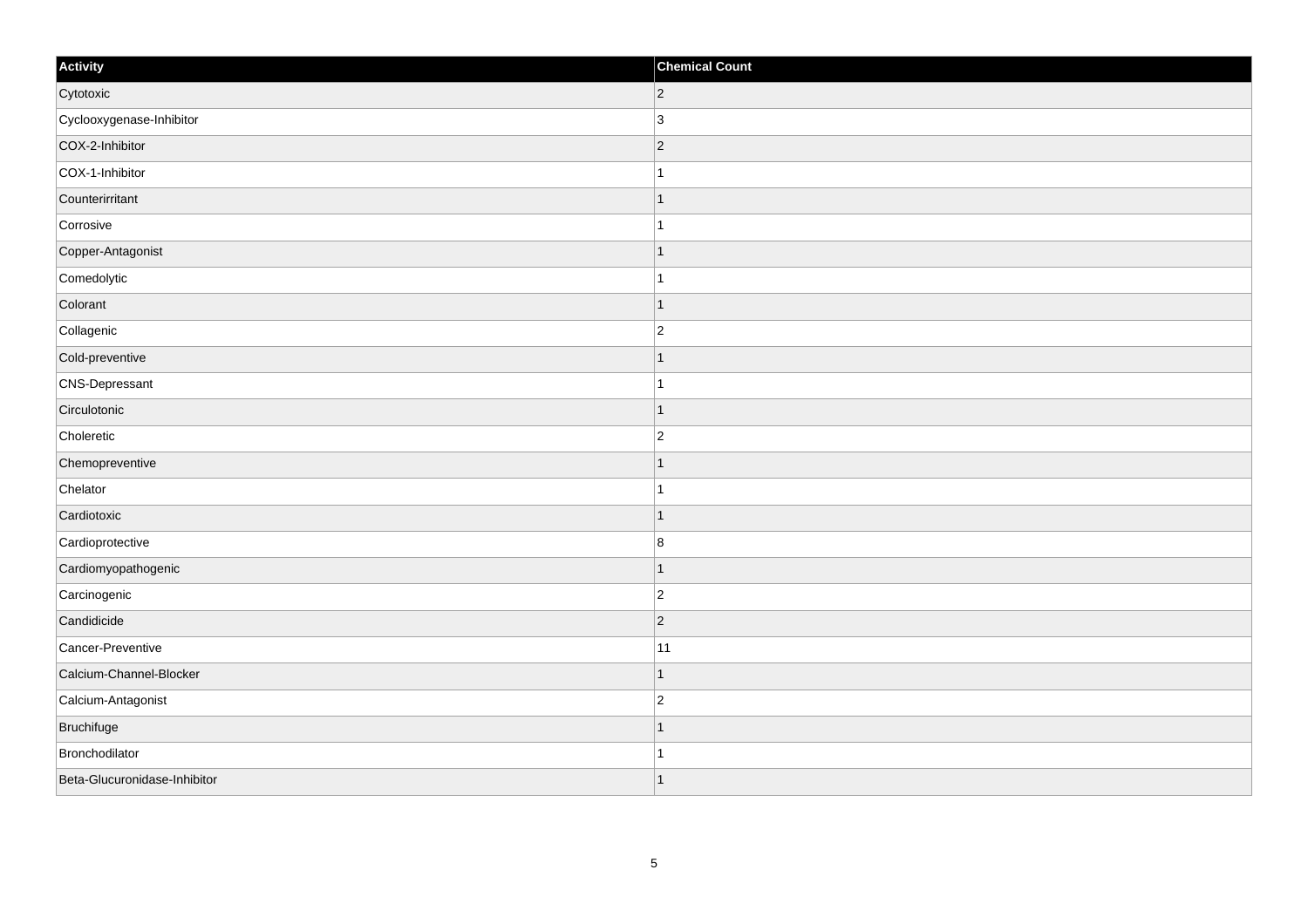| Activity                         | <b>Chemical Count</b> |
|----------------------------------|-----------------------|
| Beta-Blocker                     | $\overline{2}$        |
| Beta-Adrenergic Receptor Blocker | $\overline{1}$        |
| Bacteristat                      | 1                     |
| Astringent                       | $\overline{4}$        |
| Asthma-preventive                | $\mathbf 1$           |
| Apoptotic                        | $\overline{4}$        |
| AP-1-Inhibitor                   | 1                     |
| Anxiolytic                       | $\overline{5}$        |
| Antixerophthalmic                |                       |
| Antiviral?                       | $\overline{1}$        |
| Antiviral                        | $\overline{4}$        |
| Antivertigo                      | $\mathbf 1$           |
| Antivaginitic                    | $\overline{c}$        |
| Antiulcerogenic                  | 1                     |
| Antiulcer?                       | 1                     |
| Antiulcer                        | 7                     |
| Antitympanitic                   | $\mathbf 1$           |
| Antitumor-Promoter               | $ 2\rangle$           |
| Antitumor (Stomach)              | $\mathbf{1}$          |
| Antitumor (Prostate)             | $ 2\rangle$           |
| Antitumor (Lung)                 | 3                     |
| Antitumor (Gastric)              | $\vert$ 1             |
| Antitumor (Colon)                | $\mathbf 1$           |
| Antitumor (CNS)                  | $\vert$ 1             |
| Antitumor (Breast)               | $ 2\rangle$           |
| Antitumor (brain)                | 1                     |
| Antitumor                        | $\overline{7}$        |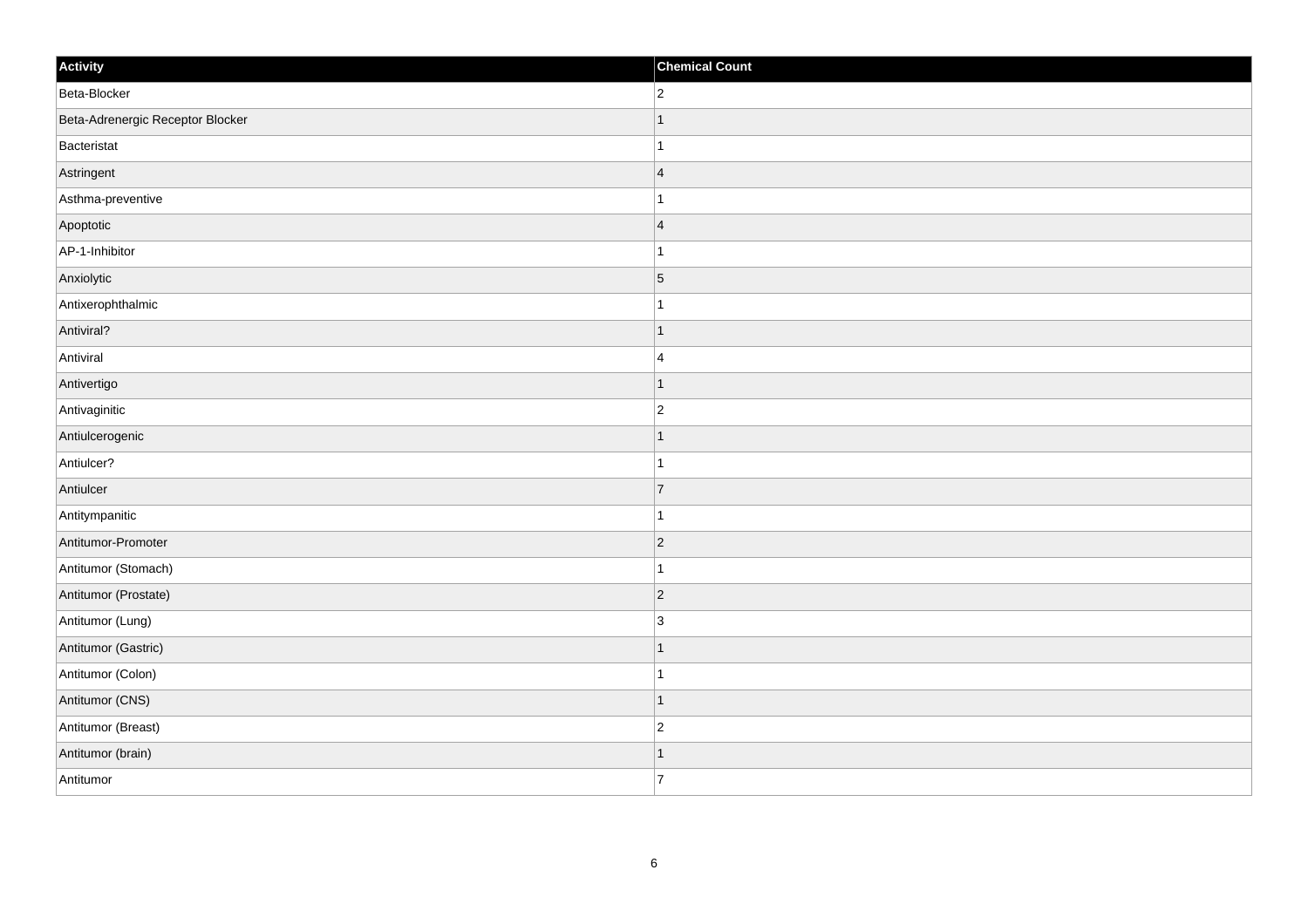| Activity           | <b>Chemical Count</b> |
|--------------------|-----------------------|
| Antitriglyceride   | $ 2\rangle$           |
| Antitonsilitic     | $\overline{1}$        |
| Antitinnitic       | $\overline{1}$        |
| Antitic            | $\mathbf{1}$          |
| Antisyndrome-X     | $\sqrt{6}$            |
| Antisyncopic       |                       |
| Antistroke         | $ 2\rangle$           |
| Antistress         | $\overline{4}$        |
| Antistomatitic     | $ 2\rangle$           |
| Antistaphylococcic | $\mathbf{1}$          |
| Antispasmophilic   | $\mathbf 1$           |
| Antispasmodic      | $\overline{4}$        |
| Antispare-Tire     | $\vert$ 1             |
| Antisilicotic      | $\mathbf{1}$          |
| Antishingles       | $\vert$ 1             |
| Antiseptic         | $\boldsymbol{6}$      |
| Antiseborrheic     | 1                     |
| Antiscotomic       | $\mathbf{1}$          |
| Antiscorbutic      | $\vert$ 1             |
| Antisalmonella     | $\mathbf{1}$          |
| Antirhinitic       | $ 2\rangle$           |
| Antirheumatic      | 6                     |
| Antiretinotic      | 1                     |
| Antiretinopathic   | $\mathbf{1}$          |
| Antirenitic        | $\vert$ 1             |
| AntiRaynaud's      | 3                     |
| Antiradicular      | $\vert$ 5             |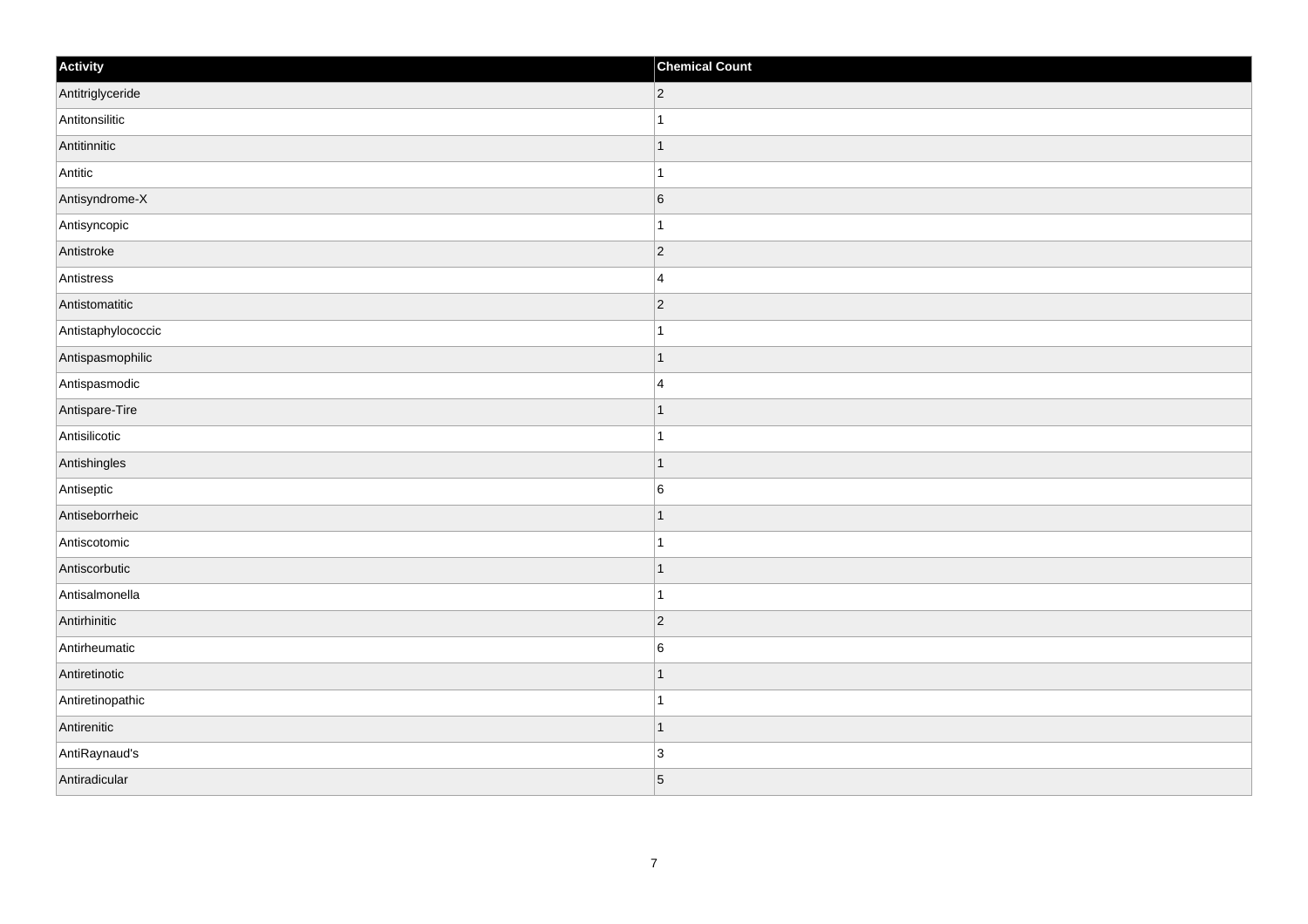| Activity          | <b>Chemical Count</b>   |
|-------------------|-------------------------|
| Antipyretic       | $\overline{2}$          |
| Antipsoriac       | $ 2\rangle$             |
| Antiproteolytic   | 1                       |
| Antiprostatitic   | $\vert$ 1               |
| Antiproliferant   | $\overline{2}$          |
| Antiprolactin     | $\overline{1}$          |
| Antiporphyric     | $\mathbf{1}$            |
| Antipoliomyelitic | $\overline{2}$          |
| Antipolio         | $\overline{c}$          |
| Antipodriac       | $\vert$ 1               |
| Antipodagric      | $\mathbf{1}$            |
| Antipneumonic     | 1                       |
| AntiPMS           | $\overline{4}$          |
| Antiplaque        | $ 2\rangle$             |
| Antipityriasic    | $\mathbf{1}$            |
| Antiphotophobic   | $ 2\rangle$             |
| Antipharyngitic   | 1                       |
| Antiperoxidant    | $\mathbf 1$             |
| Antiperiodontitic | $\overline{\mathbf{4}}$ |
| Antiperiodic      | $\vert$ 1               |
| Antipellagric     | $\overline{c}$          |
| Antiparotitic     | $\overline{1}$          |
| Antiparkinsonian  | 3                       |
| Antipapillomic    | $\mathbf 1$             |
| Antiozenic        | $\vert$ 1               |
| Antioxidant       | 11                      |
| Antiototic        | $\mathbf{1}$            |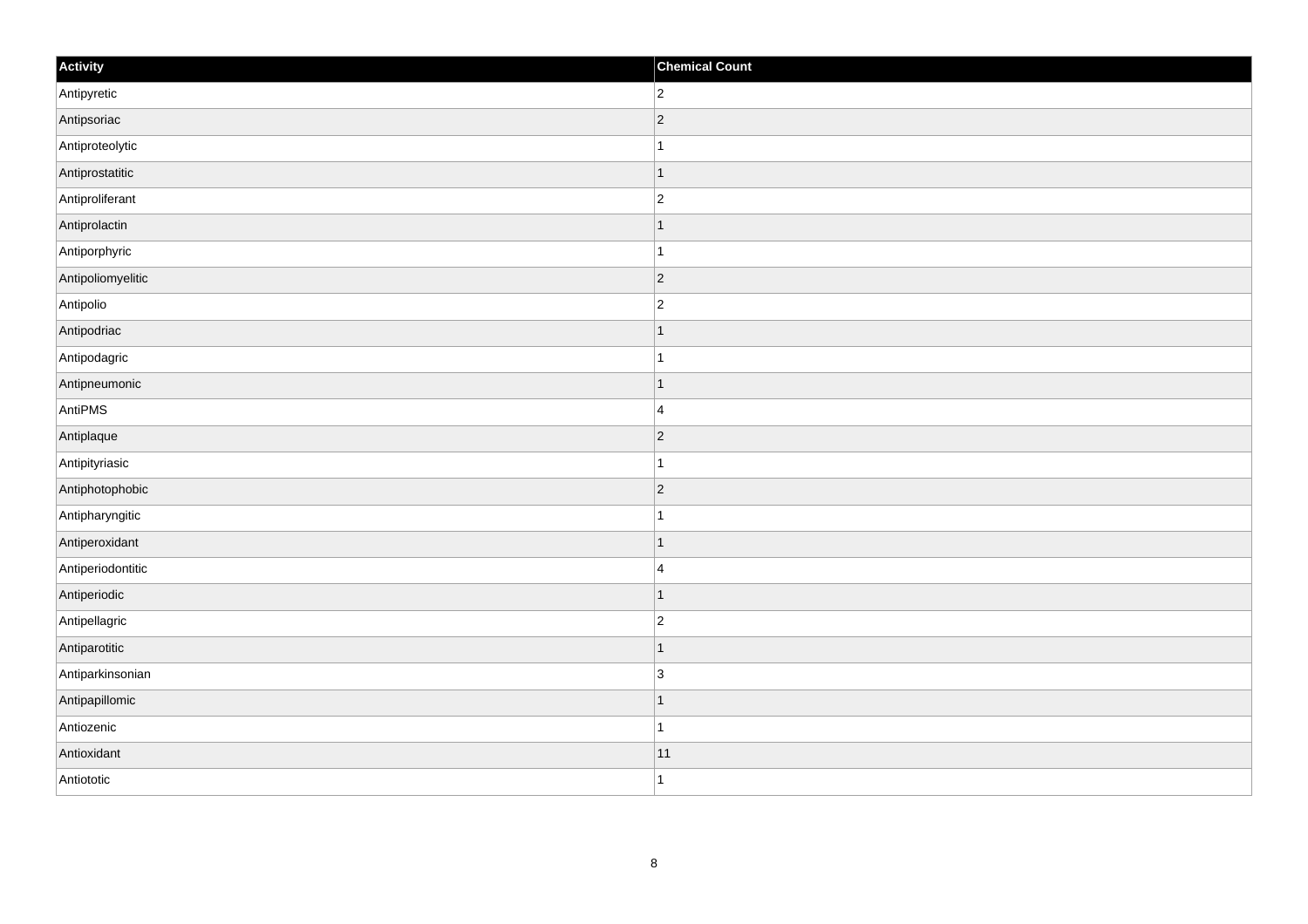| Activity                  | <b>Chemical Count</b> |
|---------------------------|-----------------------|
| Antiotitic                | $\vert$ 1             |
| Antiosteoporotic          | $\overline{7}$        |
| Antiosteoarthritic        | $ 2\rangle$           |
| Antiorchitic              | 1                     |
| Antiophidic               | $ 2\rangle$           |
| Antionychyotic            |                       |
| Antioncychomycotic        | $\vert$ 1             |
| Antiobesity               | $\boldsymbol{6}$      |
| Antinyctalopic            |                       |
| Antinitrosic              | $\mathbf{1}$          |
| Antinitrosaminic          | $\overline{2}$        |
| AntiNF-kB                 |                       |
| Antineurotic              | $\vert$ 1             |
| Antineuropathic           | $\overline{c}$        |
| Antineuritic              | -1                    |
| Antineurasthenic          | $\mathbf{1}$          |
| Antineuramidase           | $\mathbf{1}$          |
| Antineuralgic             | $\overline{3}$        |
| Antinesidioblastosic      | $\vert$ 1             |
| Antinephrolytic           | $\mathbf{1}$          |
| Antinephritic             | $\mathbf 1$           |
| Antimyocarditic           | $\mathbf{1}$          |
| Antimyalgic               | $\mathbf 1$           |
| Antimutagenic             | $\overline{5}$        |
| AntiMS                    | $\mathbf{1}$          |
| AntiMRSA                  | $\mathbf{1}$          |
| Antimitral-valve-prolapse | $\vert$ 1             |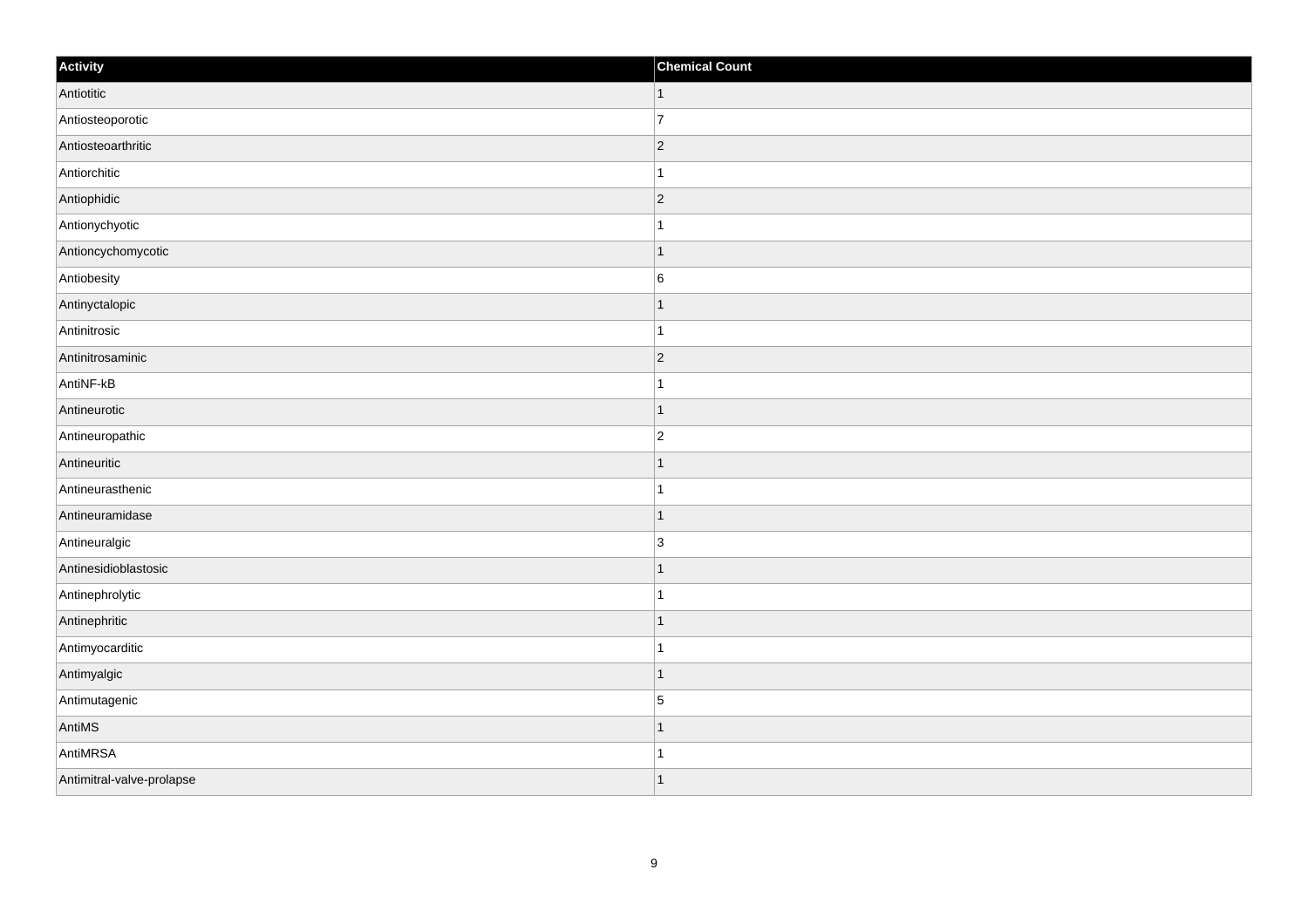| Activity           | <b>Chemical Count</b> |
|--------------------|-----------------------|
| Antimigraine       | $\vert$ 4             |
| Antimetastatic     | $ 2\rangle$           |
| Antimenorrhagic    | $\mathbf{1}$          |
| Antimenopausal     | $\vert$ 4             |
| AntiMeniere's      | $\vert$ 1             |
| Antimelanomic      | $\vert$ 1             |
| Antimeasles        | $\mathbf{1}$          |
| Antimastitic       | $\vert$ 1             |
| Antimastalgic      | $\mathbf{1}$          |
| Antimaculitic      | $\vert$ 4             |
| Antilymphomic      | $\mathbf{1}$          |
| AntiLyme           | $\vert 5 \vert$       |
| Antilupus          | $\vert$ 1             |
| Antilithic         | $ 2\rangle$           |
| Antilipoperoxidant | $\mathbf{1}$          |
| Antilipolytic      | $\vert$ 1             |
| Antileukotriene-D4 | $\mathbf{1}$          |
| Antileukotriene    | $\vert$ 1             |
| Antileukoplakic    | $\vert$ 1             |
| Antileukonychic    | $\vert$ 1             |
| Antileukemic       | $\vert$ 1             |
| Antilepric         | $ 2\rangle$           |
| Antileishmanic     | $\mathbf{1}$          |
| Antikeshan         | $\vert$ 1             |
| Antikeratitic      | $\vert$ 1             |
| Antiinsomnic       | $\vert$ 1             |
| Antiinsomniac      | 3                     |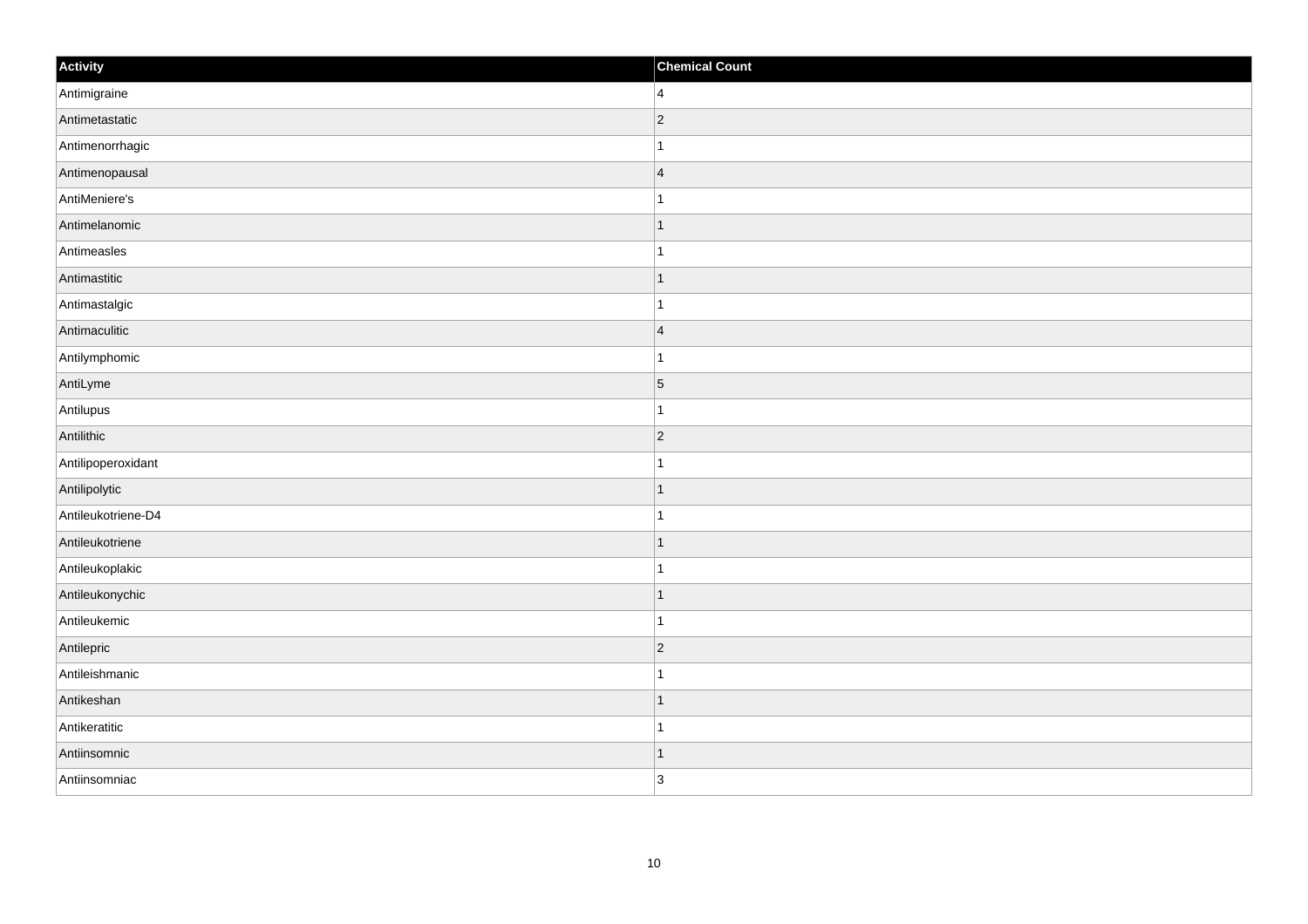| Activity           | <b>Chemical Count</b> |
|--------------------|-----------------------|
| Antiinflammatory   | 6                     |
| Antiinfertility    | $\overline{2}$        |
| Antiinfective      | $\mathbf 1$           |
| Antiimpotence      | 1                     |
| Antiichythyotic    | $\mathbf 1$           |
| Antiichthyosic     |                       |
| Antihypoglycemic   | $\vert$ 1             |
| Antihypertensive   | $6\phantom{a}$        |
| Antihyperkinetic   | $ 2\rangle$           |
| Antihyperkeratotic | $\mathbf{1}$          |
| Antihyperactivity  | $\mathbf 1$           |
| AntiHIV            | $\vert 5 \vert$       |
| Antihistaminic     | $ 2\rangle$           |
| Antiherpetic?      | 1                     |
| Antiherpetic       | $\overline{4}$        |
| Antihepatotoxic    | $\overline{3}$        |
| Antihepatitic      | 1                     |
| Antihemorrhoidal   | -1                    |
| Antihemorrhagic    | $\vert$ 1             |
| Antiheartburn      | 1                     |
| Antihangover       | $\overline{4}$        |
| Antigout           | 1                     |
| Antiglycosuric     | 1                     |
| Antiglossitic      | $\mathbf 1$           |
| Antiglaucomic      | $ 2\rangle$           |
| Antigingivitic     | $\overline{c}$        |
| Antigastrotic      | $\overline{1}$        |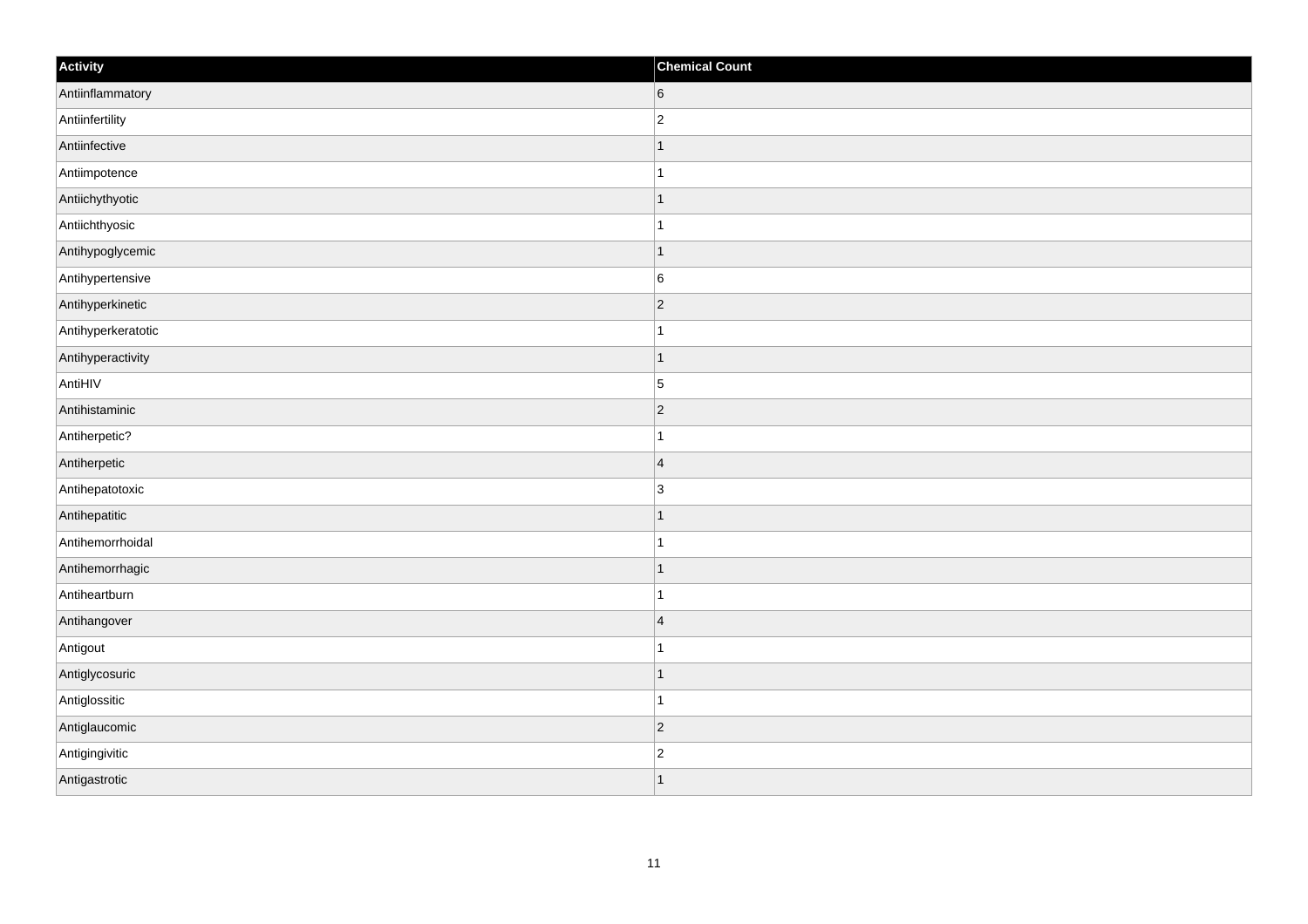| Activity            | <b>Chemical Count</b> |
|---------------------|-----------------------|
| Antigastritic       | $\overline{2}$        |
| Antigargantitic     |                       |
| Antigallstone       |                       |
| Antifuruncular      | $\mathbf 1$           |
| Antiflu             | $\mathbf{1}$          |
| Antifibrotic        | 3                     |
| Antifibromyalgic    | $\mathbf{1}$          |
| Antifibrinolytic    | $\overline{2}$        |
| Antifeedant         | $\overline{c}$        |
| Antifatigue         | $\vert$ 5             |
| Antiescherichic     | $\mathbf{1}$          |
| Antiepileptic       | $\overline{4}$        |
| Antienterotic       | $\mathbf{1}$          |
| Antienteritic       | $\mathbf 1$           |
| Antiendometriotic   | $ 2\rangle$           |
| Antiencephalopathic | $ 2\rangle$           |
| Antiencephalitic    | $\overline{c}$        |
| Antiedemic          | $ 2\rangle$           |
| Antieczemic         | $\overline{3}$        |
| Antidysphagic       | 1                     |
| Antidyspeptic       | 1                     |
| Antidysmenorrheic   | $\vert$ 1             |
| Antidyskinetic      | $\mathbf{1}$          |
| Antidysgeuzic       | $\vert$ 1             |
| Antidysenteric      | $\overline{2}$        |
| Antidote (Paraquat) | 1                     |
| Antidote (Mercury)  | $\mathbf{1}$          |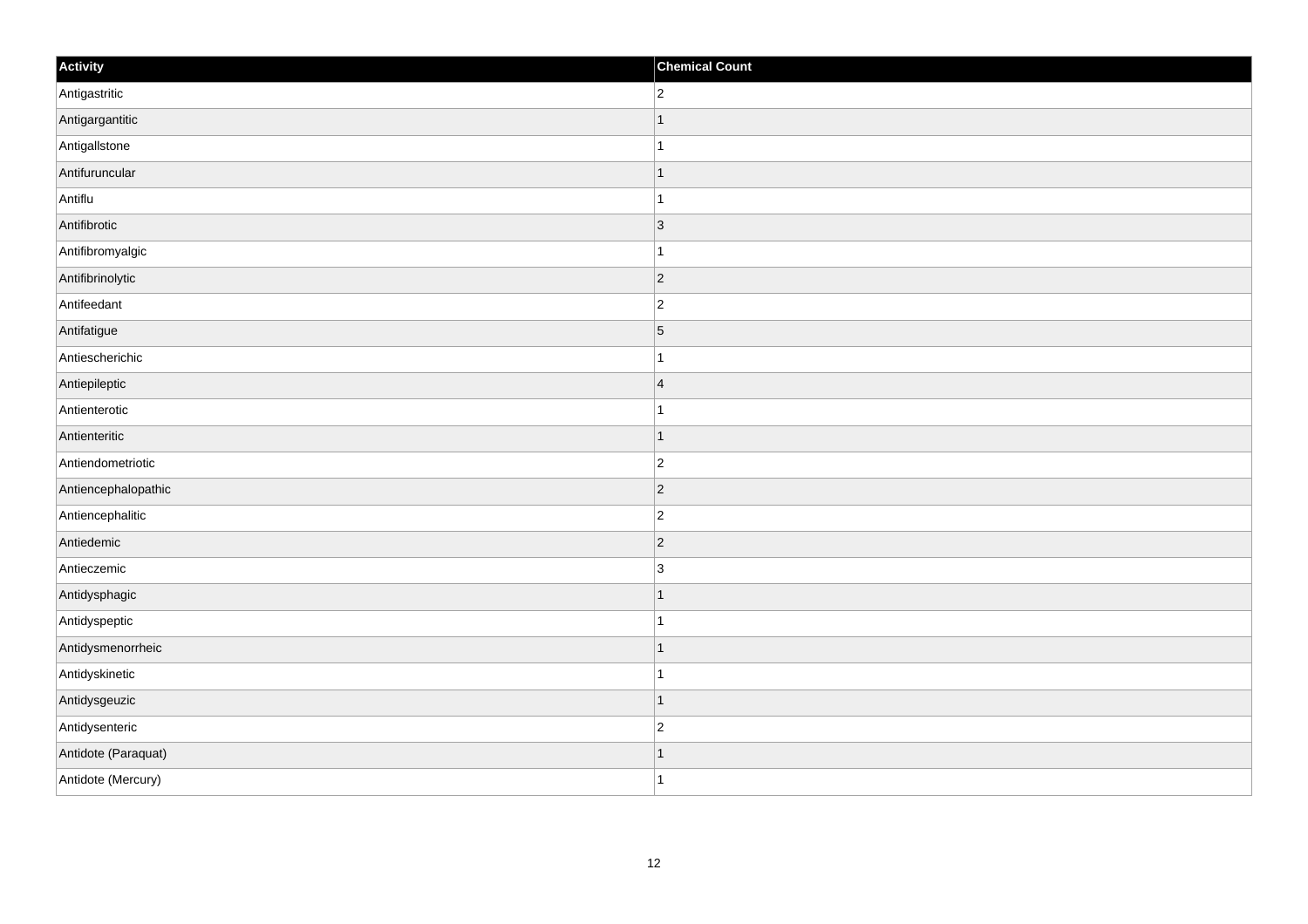| Activity            | <b>Chemical Count</b> |
|---------------------|-----------------------|
| Antidote (Lead)     | $ 3\rangle$           |
| Antidote (lodine)   | $\mathbf{1}$          |
| Antidote (Cadmium)  | $ 2\rangle$           |
| Antidote (Aluminum) | $ 2\rangle$           |
| Antidote            | $\mathbf{1}$          |
| Antidiscotic        | $\vert$ 1             |
| Antidiarrheic       | $ 2\rangle$           |
| Antidiabetic        | 17                    |
| Antidermatotic      | $ 2\rangle$           |
| Antidermatitic      | $\vert$ 1             |
| Antidepressant      | $\overline{5}$        |
| Antidementia        | 4                     |
| Antideliriant       | $\vert$ 1             |
| Antidecubitic       | 4                     |
| Antidandruff        | $ 3\rangle$           |
| AntiCTS             | $\vert$ 1             |
| AntiCrohn's         | $\overline{2}$        |
| Anticoronary        | 4                     |
| Anticorneotic       | $\vert$ 1             |
| Anticonvulsant      | $ 2\rangle$           |
| Anticolitic         | $ 3\rangle$           |
| Anticold            | $ 2\rangle$           |
| Anticoeliac         | $\vert$ 1             |
| Anticlimacteric     | 4                     |
| Anticirrhotic       | $\vert$ 1             |
| Antichilblain       | $\mathbf{1}$          |
| Anticheilitic       | $ 2\rangle$           |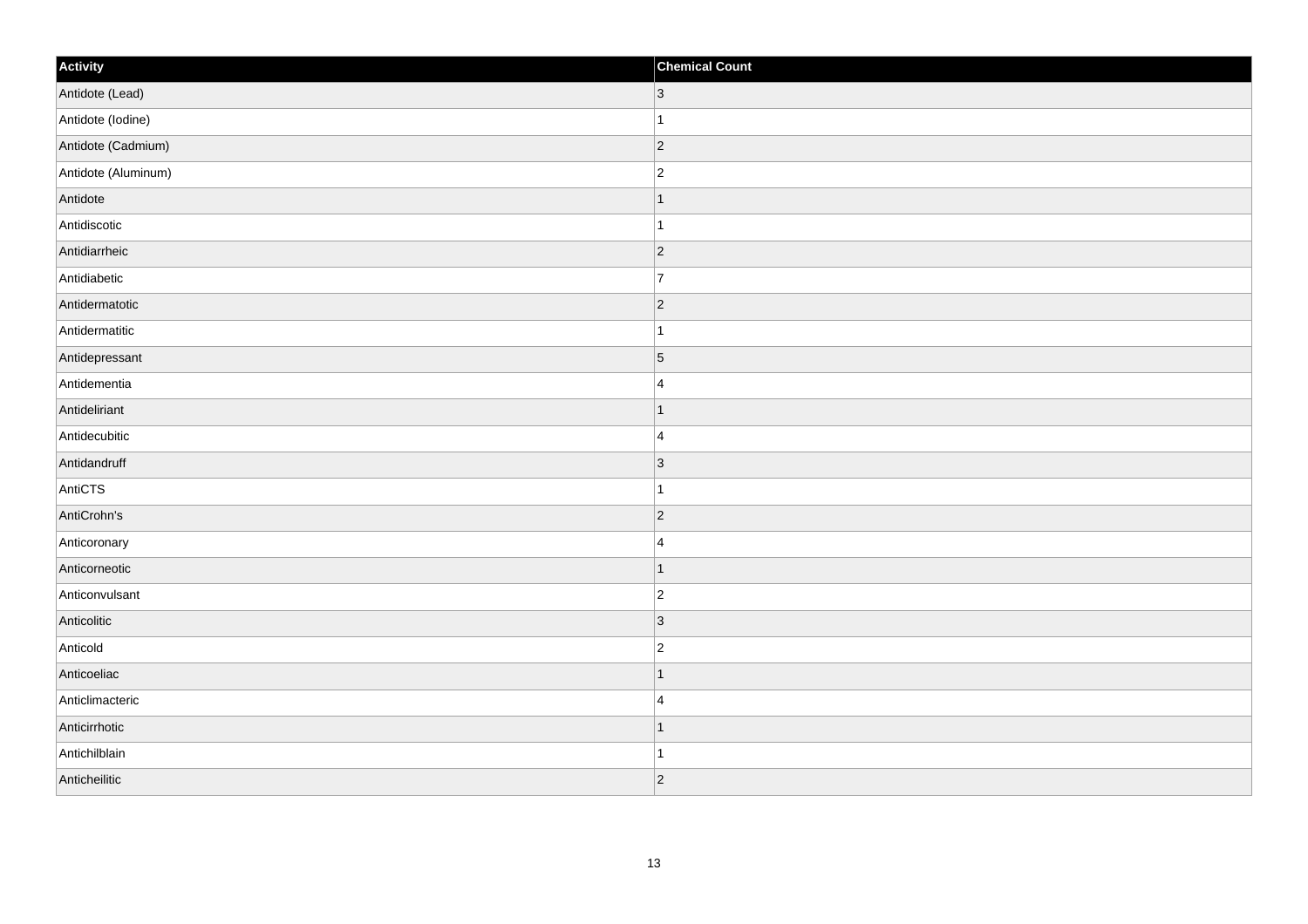| Activity              | <b>Chemical Count</b> |
|-----------------------|-----------------------|
| AntiCFS               | 3                     |
| Anticervicaldysplasic | 3                     |
| Anticephalagic        | $\overline{3}$        |
| Anticataract          | 6                     |
| Anticarpal-Tunnel     | $\mathbf{1}$          |
| Anticariogenic        | $ 2\rangle$           |
| Anticardiospasmic     | $\mathbf{1}$          |
| Anticarcinomic        | $ 2\rangle$           |
| Anticanker            | $\overline{3}$        |
| Anticancer            | $\overline{4}$        |
| Antibronchitic        | $\mathbf{1}$          |
| AntiBPH               | 1                     |
| Antiberiberi          | $\mathbf{1}$          |
| Antibacterial         | $\overline{7}$        |
| Antibackache          | $\overline{1}$        |
| Antiatherosclerotic   | $\vert$ 5             |
| Antiasthmatic         | $\overline{5}$        |
| Antiarthritic         | 8                     |
| Antiarteriosclerotic  | $\mathbf{1}$          |
| Antiarrhythmic        | 3                     |
| Antiarabiflavinotic   | $\mathbf{1}$          |
| Antianxiety           | $ 2\rangle$           |
| Antianorexic          | $\mathbf 1$           |
| Antianorectic         | $ 2\rangle$           |
| Antiangiogenic        | 3                     |
| Antianginal           | $ 2\rangle$           |
| Antianemic            | $\overline{2}$        |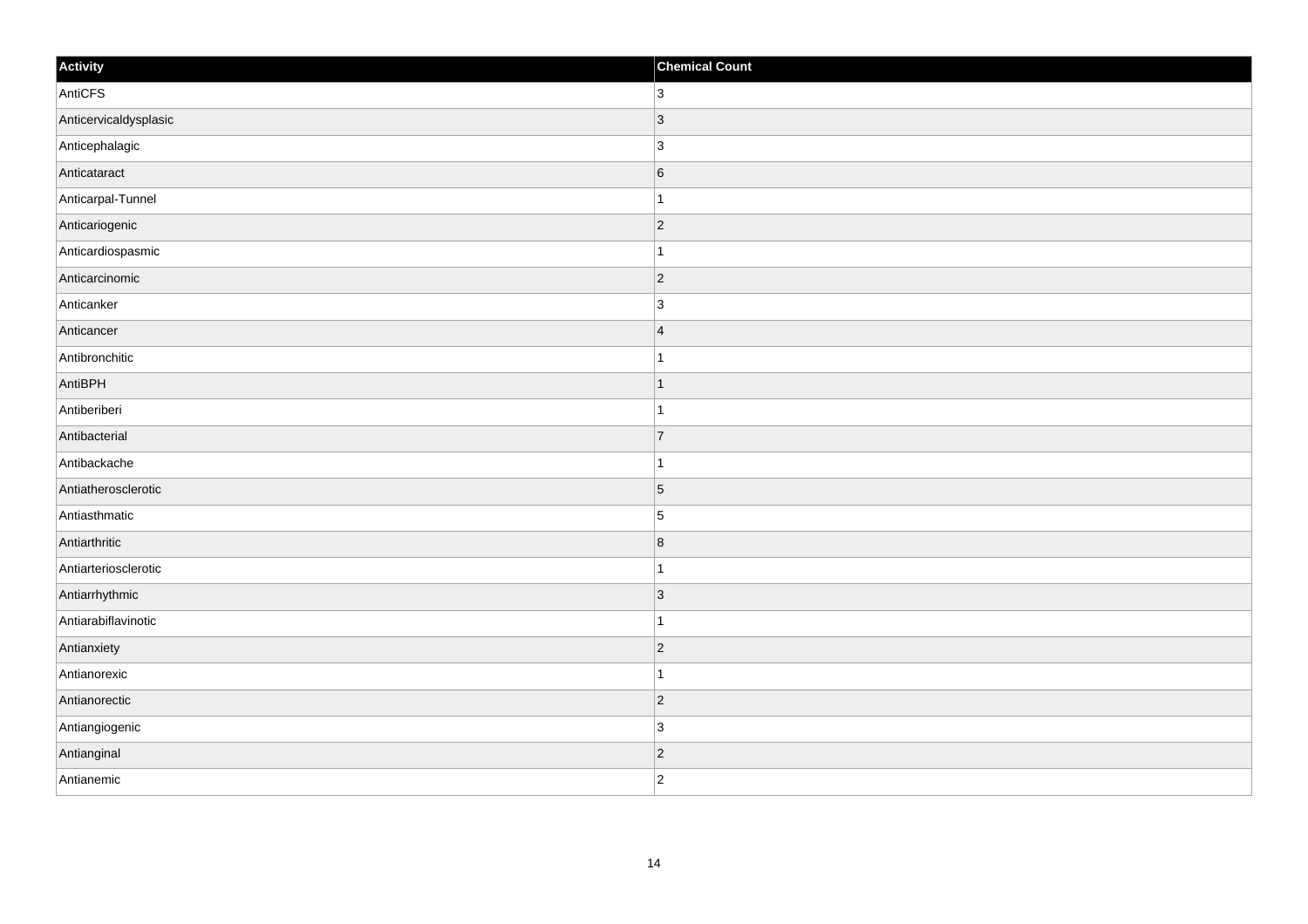| Activity                     | <b>Chemical Count</b> |
|------------------------------|-----------------------|
| Antiandrogenic               | $ 2\rangle$           |
| Antianaphylactic             | $\mathbf{1}$          |
| Antianacarditic              | $\mathbf{1}$          |
| Antiamblyopic                | $\mathbf{1}$          |
| Antialzheimeran              | $\vert 4$             |
| Antialopecic                 | $\vert$ 3             |
| Antiallergic                 | $ 3\rangle$           |
| Antiallergenic               | $\mathbf{1}$          |
| Antialcoholic                | $\vert 4$             |
| Antiakathisic                | $\mathbf{1}$          |
| Antiaging                    | $\vert$ 3             |
| Antiaggregant                | $\vert$ 3             |
| AntiAGE                      | $ 2\rangle$           |
| Antiadenovirus               | $\mathbf{1}$          |
| Antiacrodynic                | $\mathbf{1}$          |
| Antiacrodermatitic           | $\mathbf{1}$          |
| Antiacne                     | $\overline{5}$        |
| Anthelmintic                 | $\mathbf{1}$          |
| Anorexic                     | $\vert$ 1             |
| Angiotensin-Receptor-Blocker | $\vert$ 3             |
| Anemiagenic                  | $\vert$ 1             |
| Androgenic?                  | $\mathbf{1}$          |
| Analgesic                    | $6\overline{6}$       |
| Amphiglycemic?               | $\mathbf{1}$          |
| Alpha-Reductase-Inhibitor    | $\vert$ 1             |
| Allergenic                   | 4                     |
| Aldose-Reductase-Inhibitor   | 3                     |